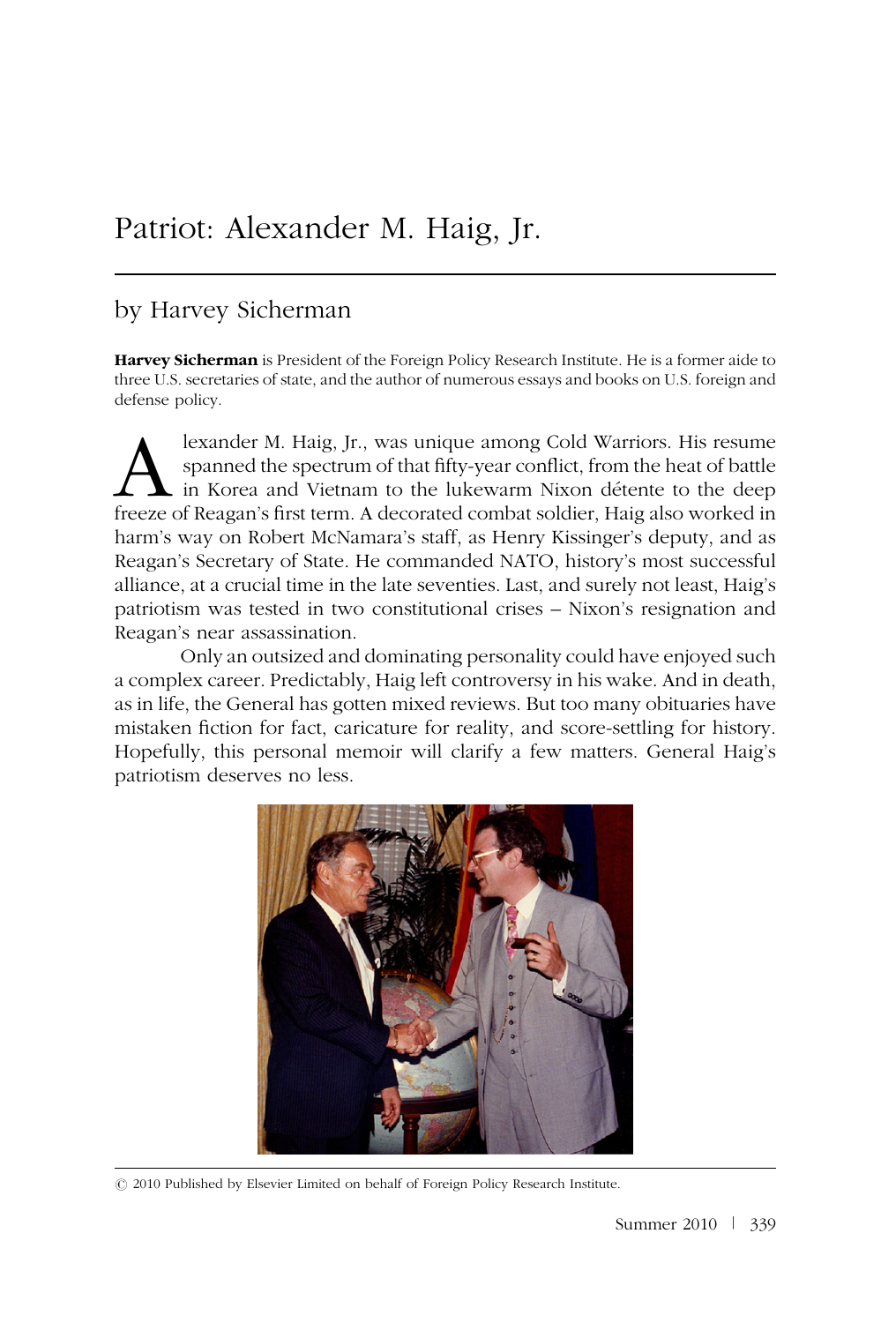# Beginnings

When I first met Alexander Haig in spring 1979, he was already a famous figure. Retiring from NATO's Supreme Command in 1979, he had returned to his native Philadelphia to mull over his future. The Foreign Policy Research Institute's founder, Robert Strausz-Hupé, and its Director, William R. Kintner, were both his friends; they offered him a Senior Fellow post at FPRI (July-December 1979). University of Pennsylvania's President Martin Myerson added a Lectureship.

FPRI was small, then as now. Still, a few accommodations were needed for the new Senior Fellow. Haig had escaped an attempted assassination by the Baader-Meinhof gang the year before so management thought it prudent to station a rent-a-cop at the door. Two men were assigned fulltime to assist the General. One, Sherwood (Woody) Goldberg, had served with Haig in Vietnam. A professional soldier by training and a Philadelphia resident, Woody had just completed a law degree at Temple University. The General requested his services to manage the transition from NATO Commander to private life. Woody's legendary skill at arranging Haig's schedule—while doing nearly everything else simultaneously—had not yet flowered but he was known to be punctual. I was not. So my job was ''policy'' advice, definition to be determined.

At our first meeting, General Haig swept into the room, filling it immediately with a big smile and a booming hail thee well. He was impeccably dressed, ramrod straight and exuded authority. If he minded the fact that he had gone overnight from a staff of fifty-two to just Woody and myself, he did not show it.

Unhappily, there was unpleasant business ahead. The university post carried a lecture requirement, but Penn's Political Science Department insisted on a faculty-senior student seminar instead and it was my duty to tell General Haig. Although he had a Masters in International Relations from Georgetown, I did not know whether he could—or would want to—handle an almost certainly hostile audience.

Haig scowled briefly when, in a nervous voice, I delivered the message. Then he smiled. ''I suppose it's all right,'' he said, ''but I reserve the right to tell them to. . . .'' The rest of this sentence offered a highly imaginative sexual suggestion. I replied that these professors were my former teachers and nothing would please me more. He laughed and then gave me the jocular wink that I learned later meant he saw something kindred in you.

General Haig proved a great success at Penn, his seminar standing room only. He charmed and disarmed the opposition without a single snarl (to my disappointment!). And, to my surprise, he managed to decipher the academic jargon tossed his way, and sometimes to reply in kind.

My main project with him was the drafting and editing of a short book called The Three Per Cent Solution and the Future of NATO. As Supreme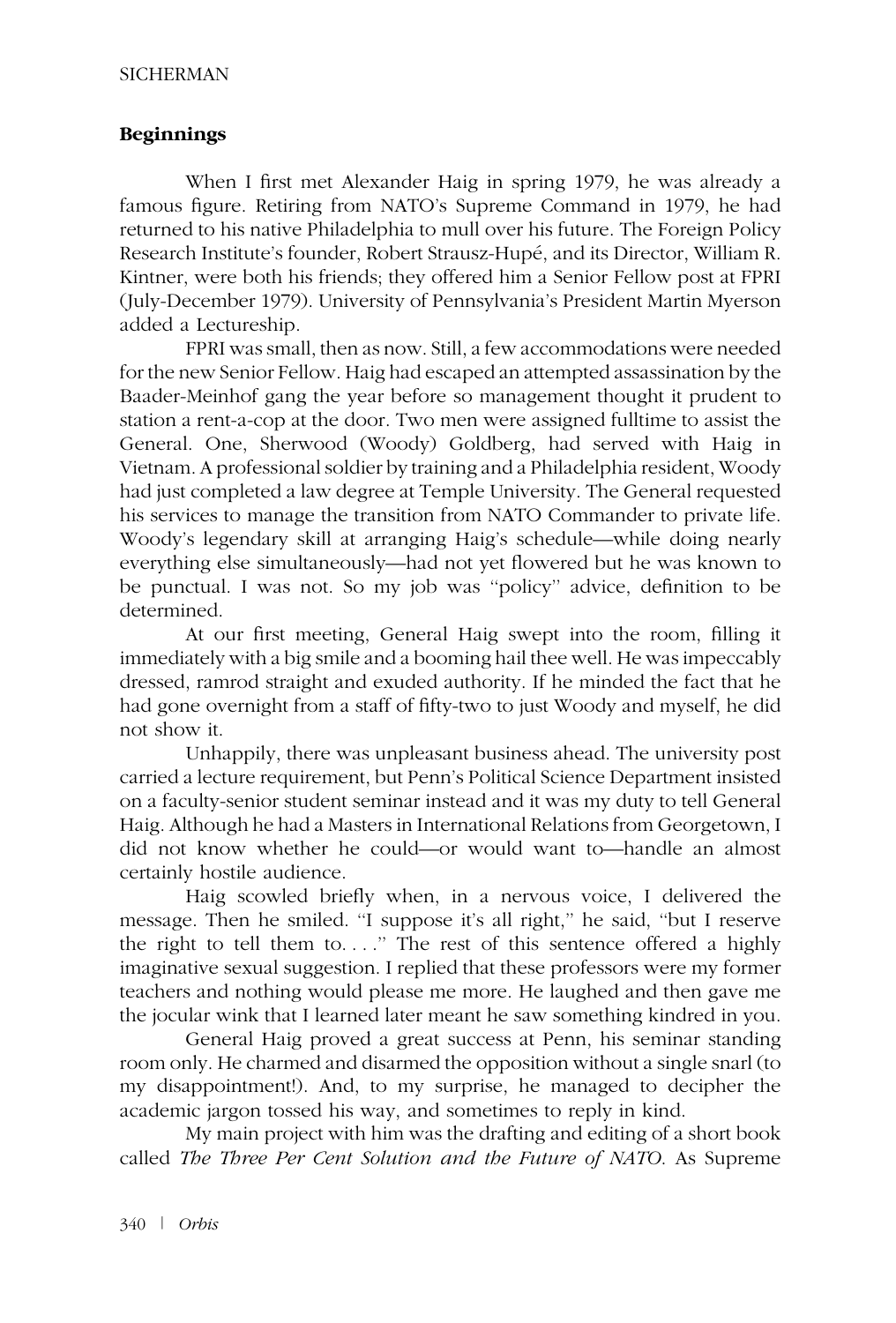Commander, he had played an important role in securing allied commitment to increase defense budgets at a real three per cent per annum for five years, offsetting a substantial Soviet build-up. Contrary to the received wisdom, it was a case of the Europeans pressing the United States to do more rather than the reverse. Haig had also been part of the NATO decision to deploy new theater nuclear weapons prodding a negotiation with the Soviets to stabilize the nuclear balance in Europe. That summer, my colleague Adam Garfinkle and I had also helped in the preparation of his testimony to the Senate on the stillborn SALT II Treaty. On all of these subjects, he was already more expert than the experts.

In 1979, Haig wanted to run for president. He certainly had the experience and the fame but he lacked a political base. Then he was stricken with circulatory trouble necessitating a bypass operation, at that time fairly risky. In early 1980 he took on a major corporate post, President of United Technologies, his first work in the private sector since his youthful stints as newspaper delivery boy and floor walker at Wanamaker's department store.

After the Reagan victory in November 1980, I performed one additional service for him, writing up in quick time a policy paper on the Middle East which he presented to a kind of auditioning committee. Haig seemed eager to help Reagan on international issues but was well placed at United Technologies and well aware of the hazards associated with another public post. As we know now, Richard Nixon strongly advocated Haig's selection as Secretary of State, a post also desired by, among others, Bill Casey who went to the CIA and Caspar Weinberger, who became Secretary of Defense. Reagan had no strong preference. As a result of this maneuvering, Haig was nominated very late in the transition.

#### Mr. Sicherman Goes to Washington

The General asked me to meet him on December 31, 1980. On that mild winter day, I had my first exposure to the Department of State from the inside. Haig and the transition team occupied nondescript ground floor offices calculated to be comfortable for no more than a week. To my surprise, I was greeted with exaggerated deference by all – except, of course, Haig's secretary, the late (and great) Muriel Hartley whose stare could freeze the bumptious in their tracks. The reason for the deference soon became clear: I was on the schedule to see him at 12:50 p.m. and the next appointment was nearly one hour later. Someone who would spend forty minutes with the Secretary of State designate was clearly a very important person! Apparently, my new found admirers did not know that the General ate lunch at his desk around 1 p.m. for about a half-hour. I would, therefore, be getting the ten minutes I deserved and soon emerged as a ''Special Assistant.'' The exact duties of this post, the General observed, would become clear but he wanted me to do policy analysis and writing.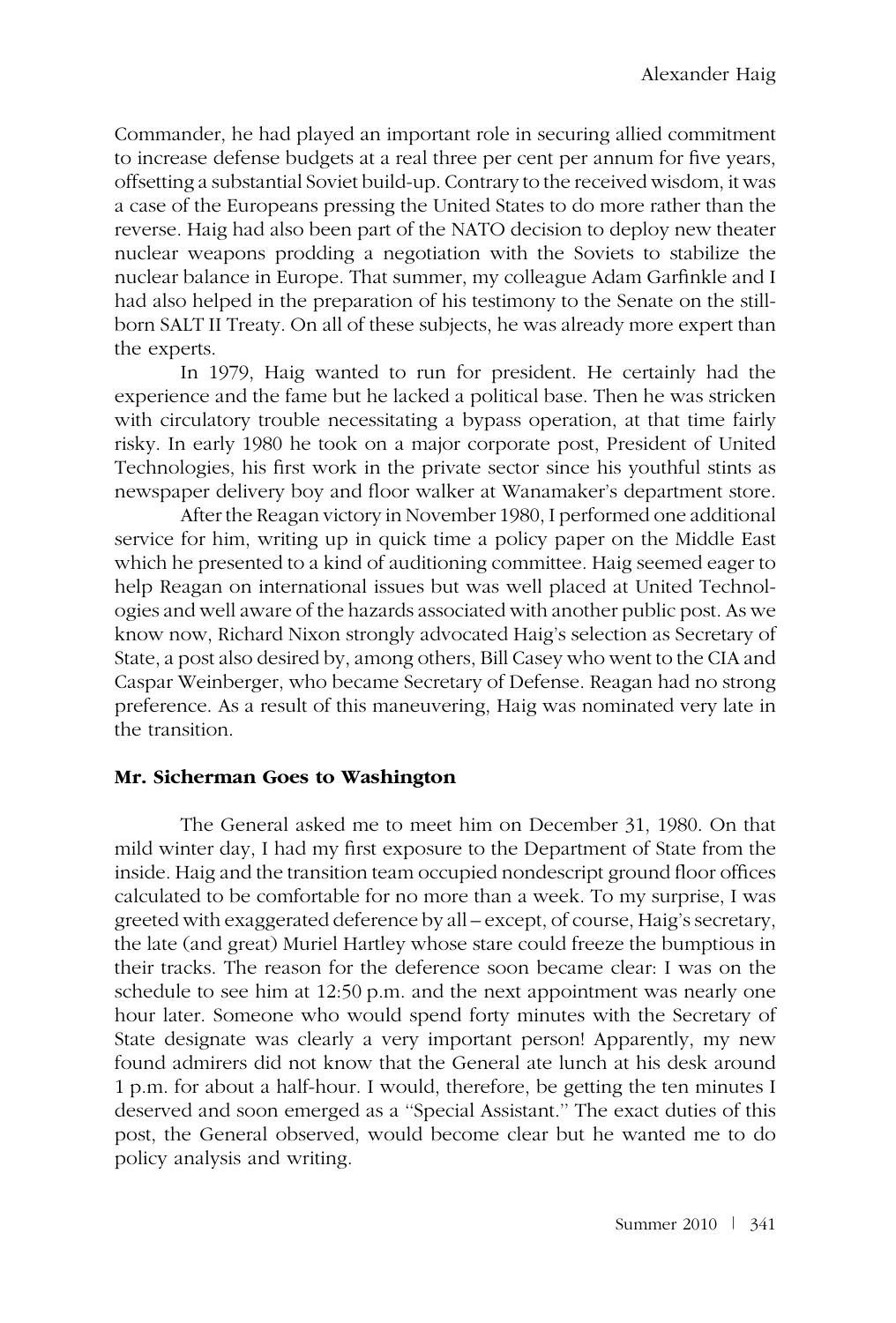As it turned out, I did plenty of that as the Secretary's private one-man think tank on those occasions when Haig sought a view independent of the bureaucracy or his own predilections. Another assignment was to draft the "night note" from the Secretary to the President reviewing State's major actions of interest at day's end.

My role as an analyst might have been short-lived given State's skill in exposing and neutralizing political appointees unused to its culture. But Policy Planning, where the speechwriters were usually posted, was slow to staff up. The Secretary had to speak and I was a free hand. So unexpectedly, I soon found myself Haig's speechwriter.

At State, those charged with this task are usually called ''wordsmiths,'' as in ''blacksmiths'' – mechanics of a sort, not policymakers and not even analysts. It proved a perfect cover for my other role, as no one thought me very consequential. But it also almost proved my undoing.

In spring 1981 after a decent start, my relationship with General Haig nearly foundered. Advised that he who controls the first draft controls the speech, I would write one then circulate it to the relevant bureau (or bureaus) and walk it through. The Foreign Service Officers had no stake in my language and were adamant that their often leaden prose not be altered. Then, I would be hailed into the Secretary's office a few days ahead of the occasion when he did indeed spend a whole hour with me.

By the time he became Secretary of State, General Haig was already an accomplished speaker, with or without notes. He put enormous effort into his delivery. So here we were, rehearsing the speech and, as he read, I had to explain this or that clumsy phrase to be absolutely essential because assistant secretary so-and-so demanded it. Several of these speeches on the college graduation circuit that spring nearly sank me. Finally, exasperated, after yet another of my justifications on behalf of someone else, Haig fixed me with the stare generals reserve for dimwitted lieutenants: ''Are you working for me or working for them?'' he demanded. It was an epiphany and just in time.

When the General disliked your work, he usually let you know directly. On the whole, his rebuke for inadequate work could be loud but it was much better than the next stage of displeasure. An invisible screen separated you from him; his manners turned formal; and he did not look to you for help.

Luckily for me, the bureaucracy botched a major speech on U.S.-Soviet relations in summer 1981 that I managed to rescue. My ways changed. First drafts came from the bureaus, forcing them to be constructive. I needed but ten minutes to hear what Haig wanted. And then close to the deadline, I wrote it in his speech patterns, imposing his ideas and language on the material.

#### The General and the Diplomats

Although an excellent formal orator and in private conversation direct, clear, and vivid, Haig soon deployed a convoluted patois at press conferences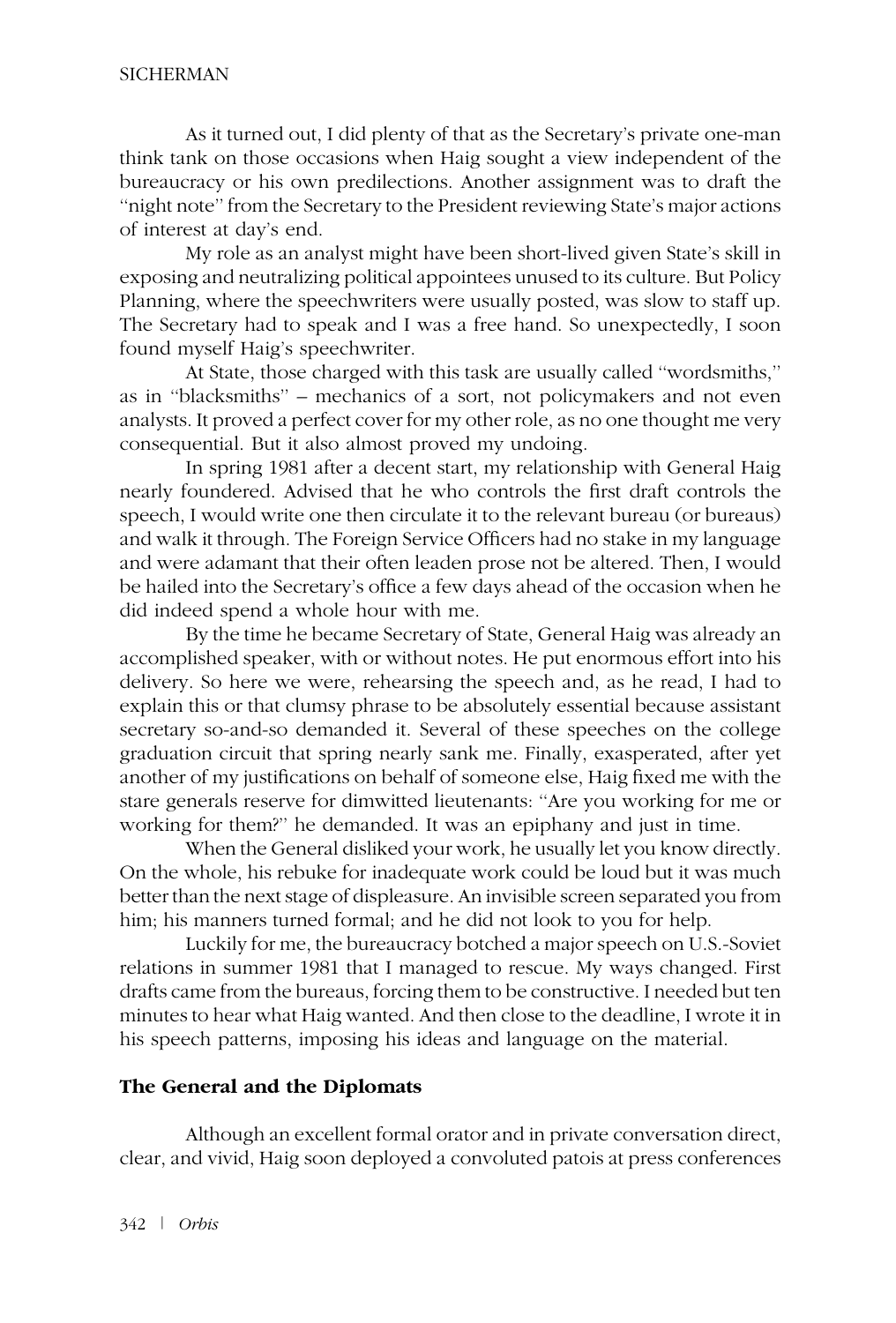that became known as ''Haig speak.'' The general told me once that he would rather not be understood at all than misunderstood. Haig-speak certainly achieved this objective and it was always good for comic relief. When a reporter devoted a column to it, for example, especially the fractured infinitive, the Secretary of State wrote him a letter, a model of English grammar, but ending in the word ''to.''

Other facets of Haig's methods deserve mention. He had a terrific sense of fun. The prankster in him, noted by his high school year book, never left. And he could be very amusing about himself. His first speech to the State Department at the Secretary's Open Forum, for example, had been preceded by a news article alleging he was angrily intolerant of dissent among his subordinates. So Haig began his address by noting the allegation and then declared: ''Nothing could be further from the truth! I insist (jaw jutting, finger pointing, loud voice) that people who work for me tell me what's on their minds (long pause) even if it costs them their jobs!'' The audience hesitated, noticed him smiling, then burst into laughter.

Haig could be fierce in argument but I never found him intolerant of dissent. If you disagreed, then you should be well prepared and press your point. Often he would counsel persuasion not assertion, ''conservative principles expressed in liberal language'' being his mantra.

Haig worked very hard and insisted on high quality. He explained to me once that decision memoranda always had three options: (1) what your predecessor would have done; (2) what only an idiot would do; and (3) what the undersigned wanted you to do. Haig did not hesitate to turn back shoddy work, letting nothing slip by him. (I saw him once cross off all three options and add a fourth, ''none of the above.'') If you didn't push for the best, he argued, then you would not get second best, you'd get the worst. Part of this, too, was his insistence on orderly procedures and well defined responsibilities. He had consummate respect for State's professionals, who, in his experience, could sustain a course of action despite the political ebb and flow.

Last, and not least, General Haig was a truth teller, a trait always in short supply in government. His honesty probably unfitted him for a political career. It complicated his approach to diplomacy and relations with the media. Dissembling – the shadow of a lie – Haig could not do. (In this he resembled his close friend, the Israeli leader Yitzchak Rabin.) The private briefing was for the most part the same as the public one. Selective leaking, in his view, never turned out well.

Moreover, between Vietnam and Watergate, Haig was angered by the arrogance of editors who regarded themselves as the arbiters of the national interest. When it came to publishing secrets, his disdain showed. In later years when he condemned this or that administration's policy, Haig would declare: ''They're getting their ideas from the editorials in The New York Times!''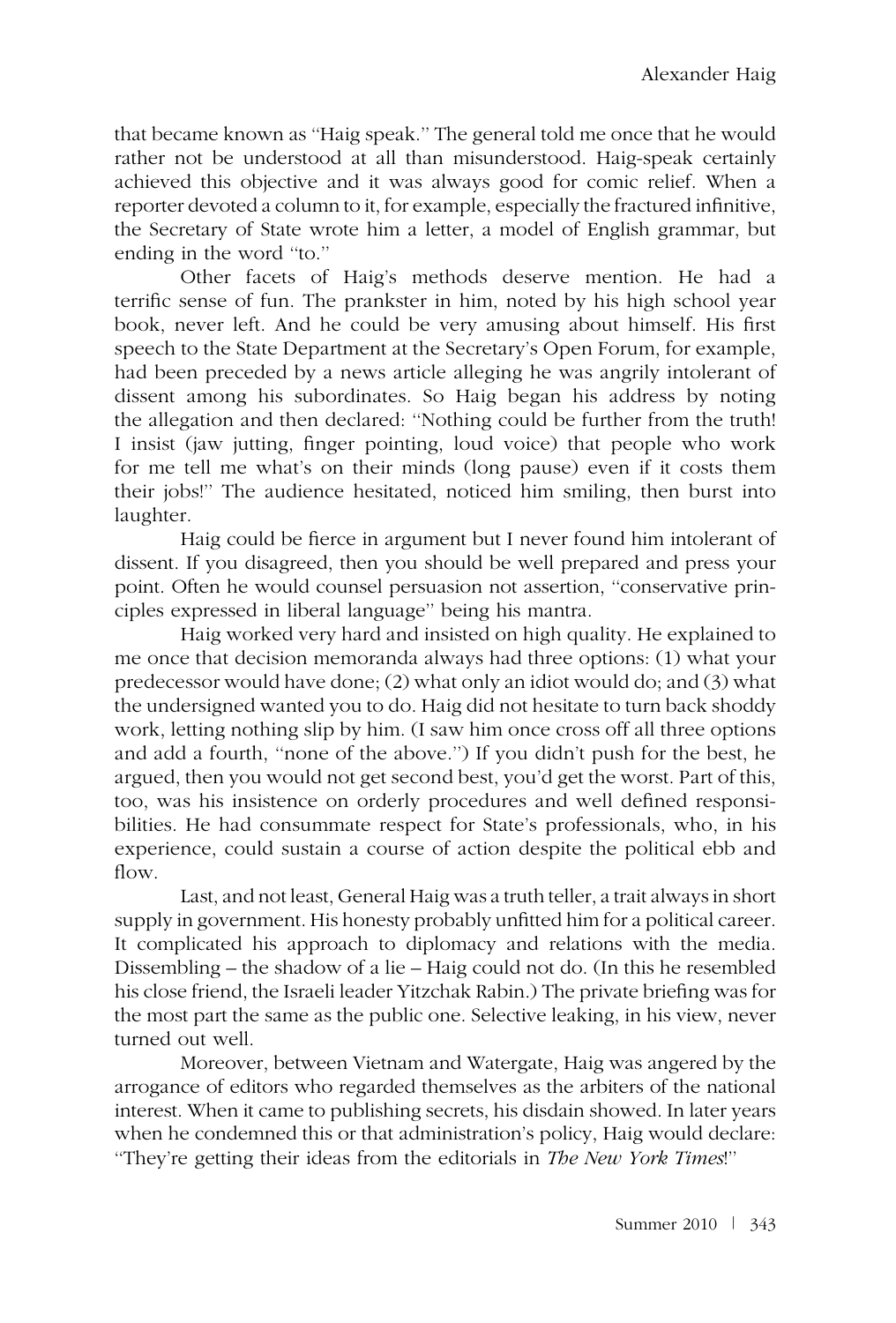### Foreign Policy, the President and the Secretary

Haig became Secretary of State at a moment of great crisis. It was a violent time, counting five preexisting wars (Afghanistan, Iran-Iraq, Lebanon, El Salvador, Angola) to which two more would be added (Falklands, Israel-PLO-Syria) during his eighteen months. In addition, the PLO and other groups were terrorizing and killing European and American civilians.

Americans were angry and frustrated over a stagflating economy, Soviet advances around the world, and an ineffective president. Ronald Reagan had been elected to change this situation. An older man with roots in an earlier America, Reagan radiated optimism. He could soothe and inspire. And he did not mind the company of those smarter or more learned. Reagan's self-esteem needed only his wife Nancy's approval.

The new president had a few ideas that, together, offered the basis for what is sometimes called ''grand strategy.'' Reagan proposed to win the Cold War through American moral and military rearmament, and the rejuvenation of its free enterprise system. He was confident that the communists would either have to change their spots or disappear. And it could all be done without a fatal clash of arms, nuclear or otherwise.

Haig agreed. He greatly admired what he called Reagan's natural leadership and instinct for American values. But getting from here to there – always the friction in strategy – was another matter. Reagan was content to leave this to the experts, of whom Haig was one. And this brings us to the president's troubling side.

Haig was acutely aware that a unified voice on foreign policy, sustained by a disciplined and orderly decision-making process, was crucial to success. This had been his experience in the Army and it was reinforced by his work for Henry Kissinger and Richard Nixon. He proposed, and Reagan agreed, that the secretary of state should be that voice – the ''vicar.'' But Haig did not really know how Reagan conducted business.

More than most presidents, Reagan deferred to experts (or cabinet officers) especially on subjects of which he knew little. And more than most presidents, he wanted consensus. A small group of trusted advisors (Ed Meese, Michael Deaver, James Baker) could sort out most decisions for him. Comity and a laidback California atmosphere were cherished objectives in their own right. Most especially he did not want arguments that required him to favor one cabinet personality over another. And when faced by such divisions during his early presidency, in the absence of personal policy convictions, Reagan did not decide at all, leaving the administration paralyzed until events ran their course.

These habits could make for chaotic government with a plethora of mixed signals, the bane of all policy and especially foreign policy. They were extremely perilous for any secretary of state, who runs at best a small bureaucracy, controls a minor budget (especially compared to Defense), has 535 competitors on Capitol Hill plus a national security advisor near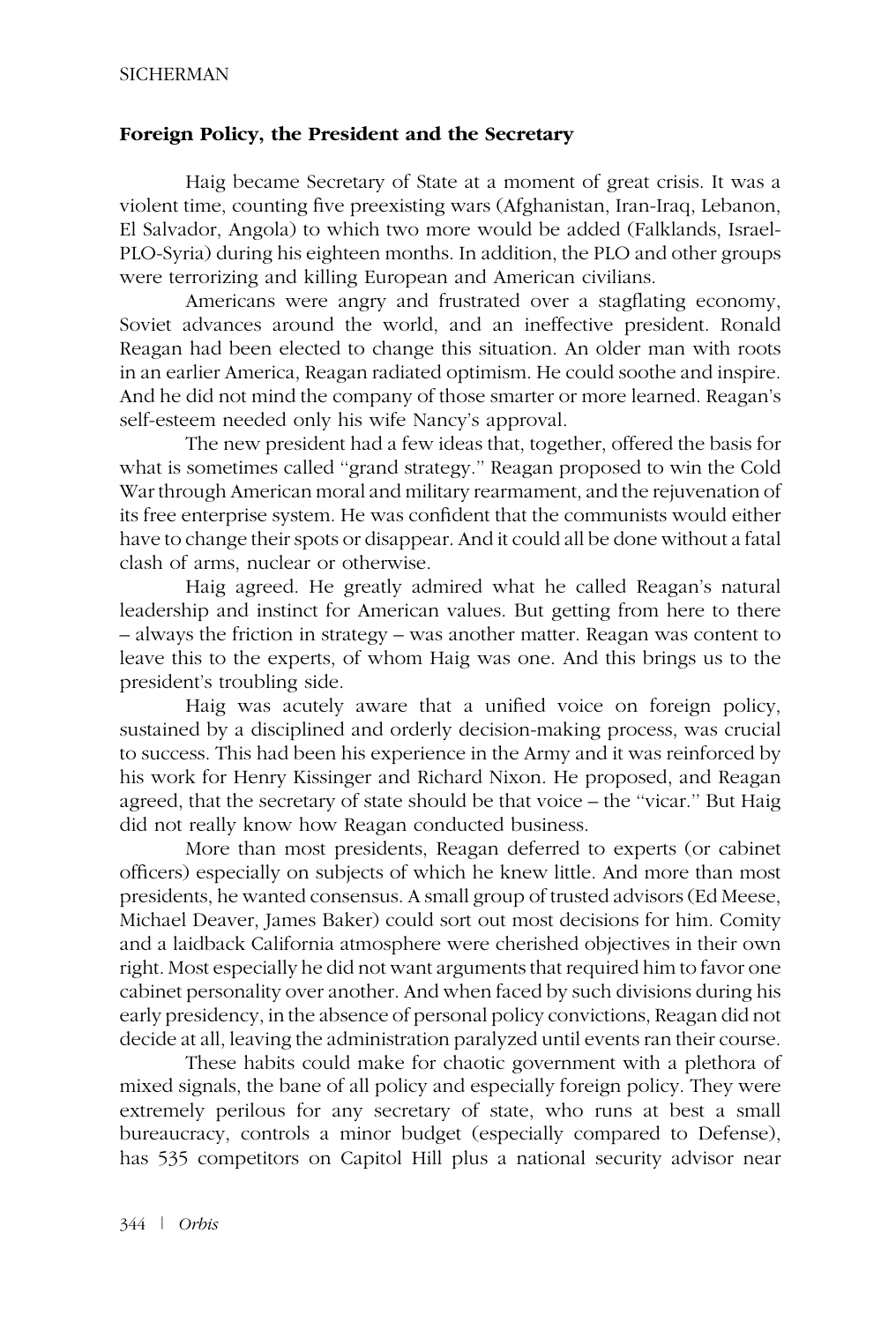the president, and nearly always brings bad news to the White House. The secretary can only succeed if he or she brings his or her own ideas, better than those of the competition and enjoys 110 percent support from the president.

Haig soon ran afoul of Reagan's decision-making system when he attempted to organize the interagency process and crisis management committee. The chairmanship of the latter was denied him in favor of the vice president George H.W. Bush who lacked the staff but whose advisors suspected Haig of competing political ambitions. As for the interagency process, the memo was never signed.

But it was worse than that. Sometimes, Haig had to call the president to question decision memoranda obviously checked in the wrong place; Reagan did not recall seeing the document. He would check with Meese, Deaver, or Baker, none of whom, like the president, knew much of foreign policy. Haig eventually called the whole system a ''ghost ship.'' You could never be sure where the captain stood or even if the captain knew conditions on the deck.

Presidents, of course, get the systems they want and subordinates have to accommodate them. Haig's temperament, however, chafed at such arrangements. His knowledge, his urgent energy and his insistence on orderly procedures rubbed the new men raw. And, of course, the harder Haig tried, the more arrogant he seemed. I joked with him once that he was the canary in the coal mine, detecting dangerous fumes undetectable by the president (and the Californians). But it was no joke to be such a canary, whose chirping was usually ignored until the bird fell.

Haig was not to be the only official frustrated by Reagan's operation. A man of very different temper—George Shultz, his successor—had similar experiences, including paralyzing conflict with Secretary of Defense Caspar Weinberger, who conveniently claimed that if the president had not said it, it was not policy. When the two secretaries got dug in, the national security advisor often paid the price. Reagan had six in eight years.

These troubles were exacerbated by a real division over foreign policy. Haig did not believe the Soviets were ten feet tall. ''They're up to their asses in alligators'' he declared, ''and will eventually collapse from their own internal contradictions.'' Moscow faced a failing economy and restive satellites, notably Poland. But these defects would only count in the longer term. In 1981, the Soviets were on the march to America's disadvantage. As Haig saw it, Washington had to force Moscow to choose its foreign policy priorities: what mattered more, Europe, or the Caribbean, adventures in Angola or the nuclear balance? Haig meant to ''rollback'' recent Soviet advances by applying geopolitical pressure especially in areas where the United States still held the preponderance of strength.

He soon found, however, that important cabinet members opposed this approach. Public rhetoric could mislead: Weinberger, for example, invoked Churchill on the podium but in private emphasized the Pentagon's unreadiness. This left Haig with trouble at every turn: boldness opposed by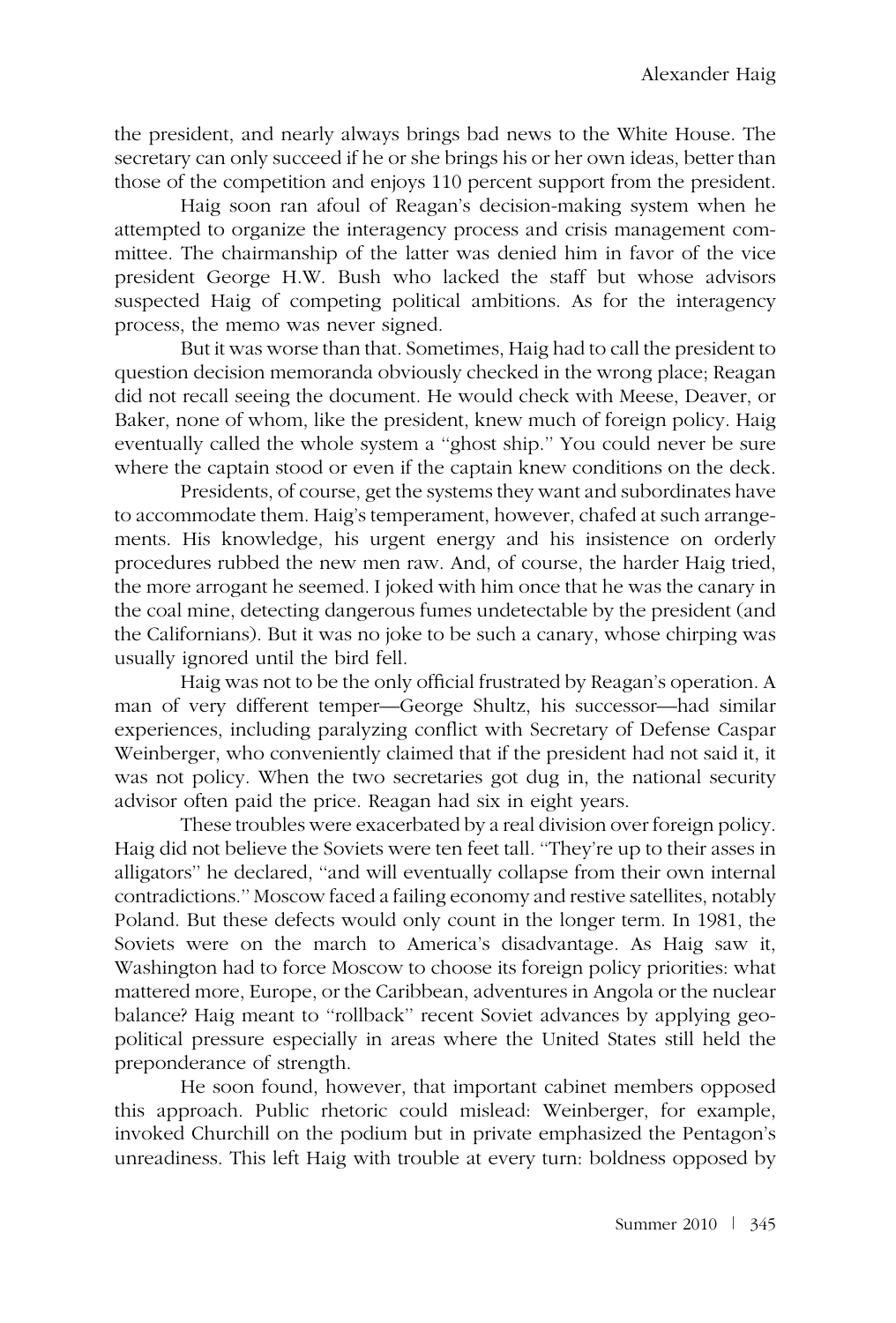caution, caution undercut by demands for boldness. (Two good early examples: Reagan refused to challenge Moscow over terrorism despite accurate intelligence of its role in helping international terrorists; the president also preferred covert action against the Sandinistas, telling Haig that the American people were not ready for the secretary's proposed blockade of Nicaragua, which may have meant the Pentagon was unwilling.) Reflecting on this situation already in late March 1981, Haig told me: ''This is probably not the right place for me to be but while I'm here I'll do my best.''

#### Threading the Chinese Needle

What then was his best? Obituaries clamored over the "I'm in control" here'' press conference after Reagan's near assassination. (James Baker, no friend, deemed Haig's actions proper); covert action in Central America (he hotly opposed it as a "cop out" and contradiction in terms); and unnecessary tensions with Moscow (as if Brezhnev were Gorbachev). Largely overlooked, however, were two achievements that sustain Haig's strategic reputation: (1) he preserved the relationship with China; and (2) he saved the Egyptian-Israeli peace treaty after Sadat's murder.

In 1981, today's China was not even a glimmer on the horizon. Behind it was Mao's disastrous totalitarian experiment; ahead of it lay Deng's reforms. Americans regarded Japan, not China, as the economic threat of the day. But in another area, Beijing was pulling considerable weight. Sino-Soviet hostilities tied down a Soviet army of fifty divisions along the remote borders, costing Moscow dearly. The Chinese had also waged a short, sharp war to constrain Soviet ally Vietnam in 1979.

Haig had fought the Chinese in Korea. He had also been a key player in Nixon's original overture to China. He shared Nixon's and Kissinger's view that this opening was about more than the Cold War. If China could be brought into constructive international relationships then both the peace and prosperity of the Pacific might be assured. He had found the Beijing leaders to be strategically minded pragmatists but also, like most Chinese, highly sensitive to foreign slights, a legacy of European and Japanese imperialism.

Nixon's policy had its costs. America's former Chinese ally – the Republic of China on Taiwan then still a military dictatorship—remained a formidable force. Competing claims of U.S. loyalties were finessed by Washington's observation that both Beijing and Taipei agreed there was only one China so they ought to sort it out themselves. When President Jimmy Carter did recognize the PRC in 1979—derecognizing the ROC—he also severely limited diplomatic contacts. An affronted Congress passed the Taiwan Relations Act committing the United States to Taiwan's security, including arms sales, which in 1979-80 reached \$1 billion. Every administration since then has had to thread the needle through what may be called the ''two no's and the one yes'': ''no'' to the mainland on seizing the island; ''no'' to the island on declaring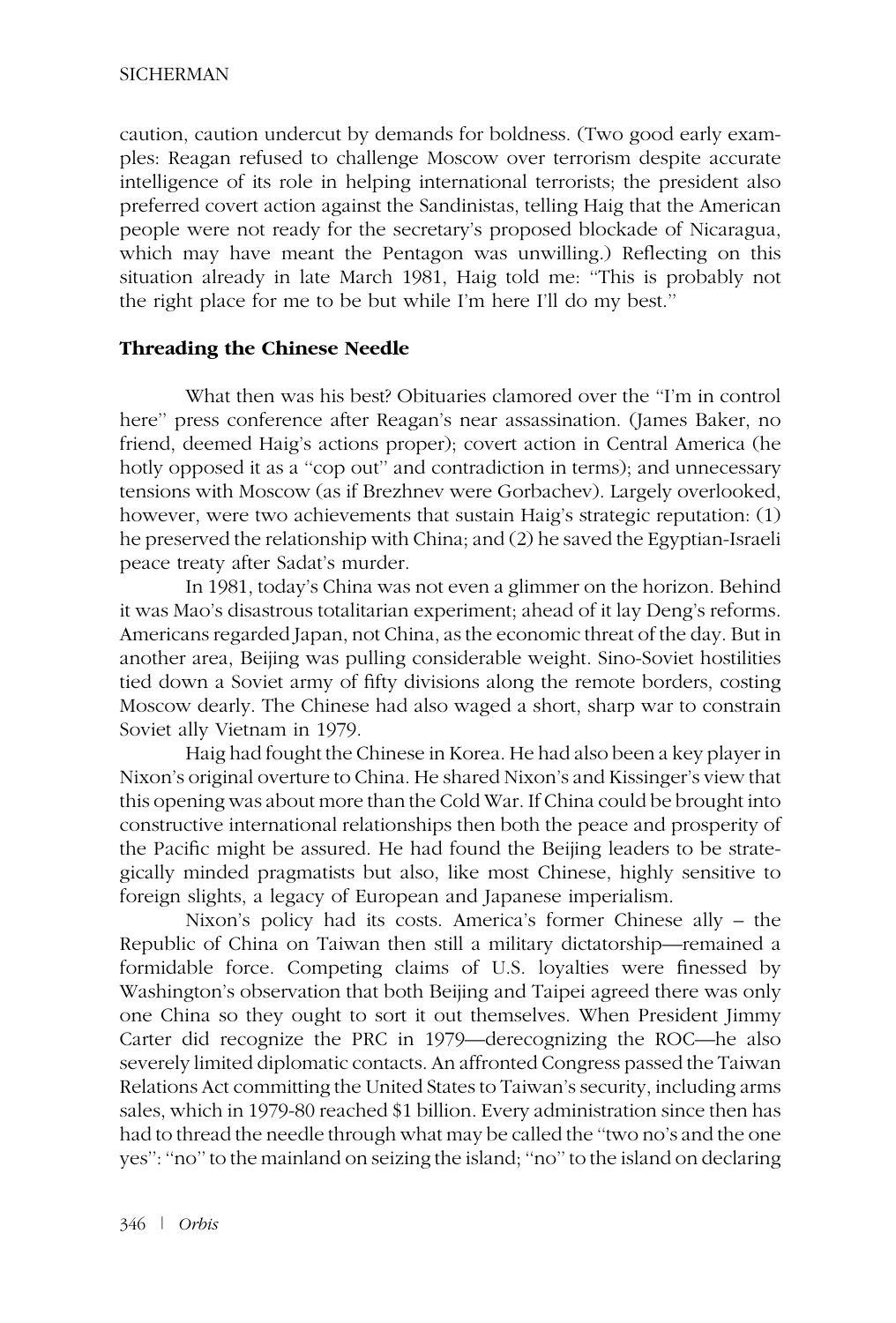independence; and ''yes'' to encouraging Beijing and Taipei to negotiate a modus vivendi. And Haig was the first secretary of state to face this issue.

Reagan himself did not oppose the Nixon opening but he recoiled from cooperating with a communist regime at the expense of the ROC. Some of Reagan's campaign rhetoric, moreover, suggested that he might be inclined toward a two-China policy, an impression reinforced by some of his staunchest political supporters. Haig soon detected in the president an uneasy tug between heart and head, between his anti-communism and strategic necessity.

Matters began reasonably well. Reagan saw the Chinese ambassador. He approved a change in China's status that allowed more technology transfer. Haig's visit to Beijing in June gave him ninety minutes with Deng, a hardy survivor of Mao's purges, then only four years in power. He found the Chinese fearful that the United States was not up to resisting Moscow. And there was an impending arms sale request from Taiwan for very advanced aircraft. The summer passed with Haig offering assurances against a multitude of pro-Taiwan stories and mounting expectations that the request would be met. An aroused Beijing decided to force the issue. At the Cancun Summit (September 21-23), the Chinese foreign minister offered a 9-point reunification plan for Taiwan; simultaneously, he conditioned a long-term strategic relationship with the United States on a schedule of diminishing arms sales to Taiwan. On October 29, meeting the Chinese ambassador, Haig firmly rejected this ultimatum.

The way out of the impasse was to draft a new communiqué that would commit the United States and China to each other while moving the Taiwan issue to a subsidiary level. Drafts were exchanged over many months, to no avail. Deng then sought to resolve matters by inviting Vice President Bush to Beijing in May when, amidst warm exchanges, the Chinese offered new proposals. But the words were still elusive. Late in the month, his situation slipping, Haig made one final effort. It took the form of a draft communiqué.

Haig never heard from the White House about this text. Apparently, his signature alone was enough to bring opposition from the president's men. But neither the issue nor the draft went away. After urgent inquiries by the Chinese during the summer, George Shultz submitted the document to the White House under his own signature. Reagan modified it slightly and it was issued on August 17, 1982. It tied a reduction on U.S. arms sales to Taiwan to political progress between island and mainland. Reagan's aides provided Taiwan multiple assurances that political support and the arms supply were not in jeopardy.

The ''two no's'' and the ''one yes'' were now embedded in the U.S.-China diplomacy. Haig had the dubious consolation of knowing that, as he wrote, his ''departure from the Reagan Administration was the single act that made possible the solution of this critical question.'' He had protected a strategic relationship. The communiqué and its formula still stand.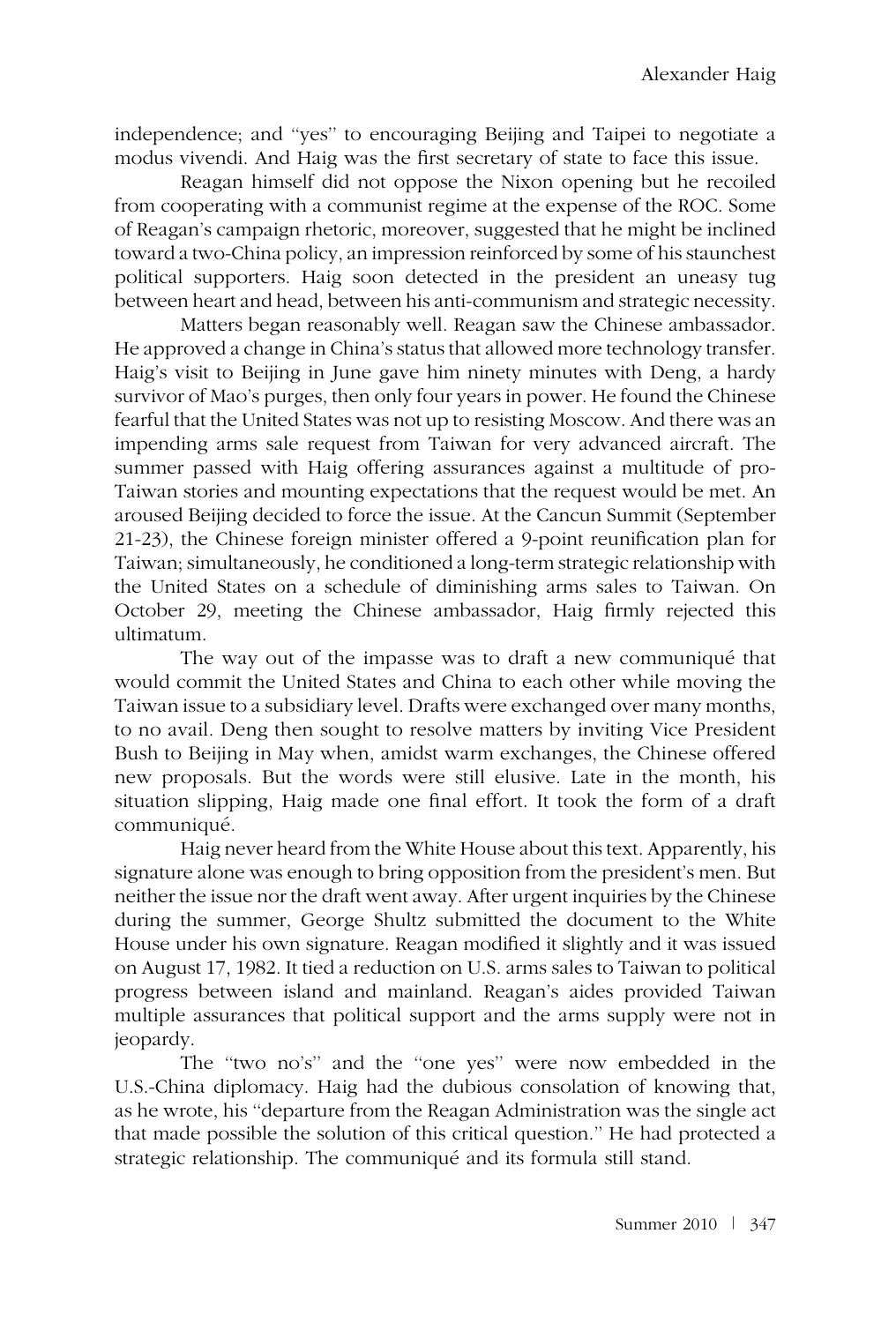# Saving the Peace

Haig, like his predecessors and successors, was severely vexed by the Middle East, whose troubles were already familiar to him. He had been instrumental in two rescues (Jordan in 1970 and Israel in 1973) and knew many of the region's leaders. Already in the White House during Kissinger's shuttles, he was convinced that the step-by-step bilateral approach offered the most hope. Haig rejoiced in the Camp David Accords and recoiled from the Shah's fall.

By 1981, the Camp David glow had worn off. Egypt's President Anwar Sadat felt isolated and besieged, complaining that the United States had failed to deliver Saudi support for Camp David while Soviet arms and money were flowing to Libya, Sudan, and other enemies. He remained exposed through the autonomy negotiations with Israel on the Palestinian issue and harassed by the Iraqi-Syrian-PLO Rejectionist Front. The Saudis, too, feared Khomeini's Iran, then embroiled in a terrible war with Saddam's Iraq. Amidst these distresses, the final stage of Israeli withdrawal from Sinai – scheduled for spring 1982 – loomed and, as yet, there was no agreement on an essential component: a multinational force to monitor the post-withdrawal limited force zones.

In the face of these troubles, Haig sought to rally a pro-American grouping to oppose rising Soviet influence. He called this a ''consensus of strategic concern,'' a concept promptly ridiculed by all those who were sure that a settlement of the Arab-Israeli conflict (imposed by the United States on Israel) was the key to everything. Using Robert ''Bud'' McFarlane as his special emissary, Haig set in motion military cooperation through the United States. (This paid off years later when the parties had to coordinate in the Kuwait crisis.) Haig – and Reagan – also sought to elevate the U.S.-Israeli relationship by giving it a strategic basis that went beyond the usual democracy-todemocracy solidarity.

The Israelis knew and trusted Haig. He was also ably served by Samuel Lewis, the U.S. Ambassador to Israel, the world's only known Begin expert. They had to work very hard, using the veteran diplomat Philip Habib as a special emissary, to prevent an Israel-Syria-PLO war in spring of 1981 over the convoluted Lebanese conflict, leading to an indirect cease-fire which Begin and Arafat promptly interpreted differently. Although both Haig and Lewis were aware of Israel's fears over Saddam Hussein's nearly completed nuclear reactor (then, as later, he often threatened to destroy the Jewish state) they were surprised by the timing (June 6, 1981) of Israel's successful air strike on Osirak.

I still recall the sight of Haig excitedly informing a subdued Caspar Weinberger by telephone of the Israeli feat. He stoutly defended the event as highly beneficial to U.S. interests but soon found himself isolated in the cabinet. Weinberger, Bush, and others were incensed. Later, while Haig travelled in Asia, the management of the U.N. resolution condemning Israel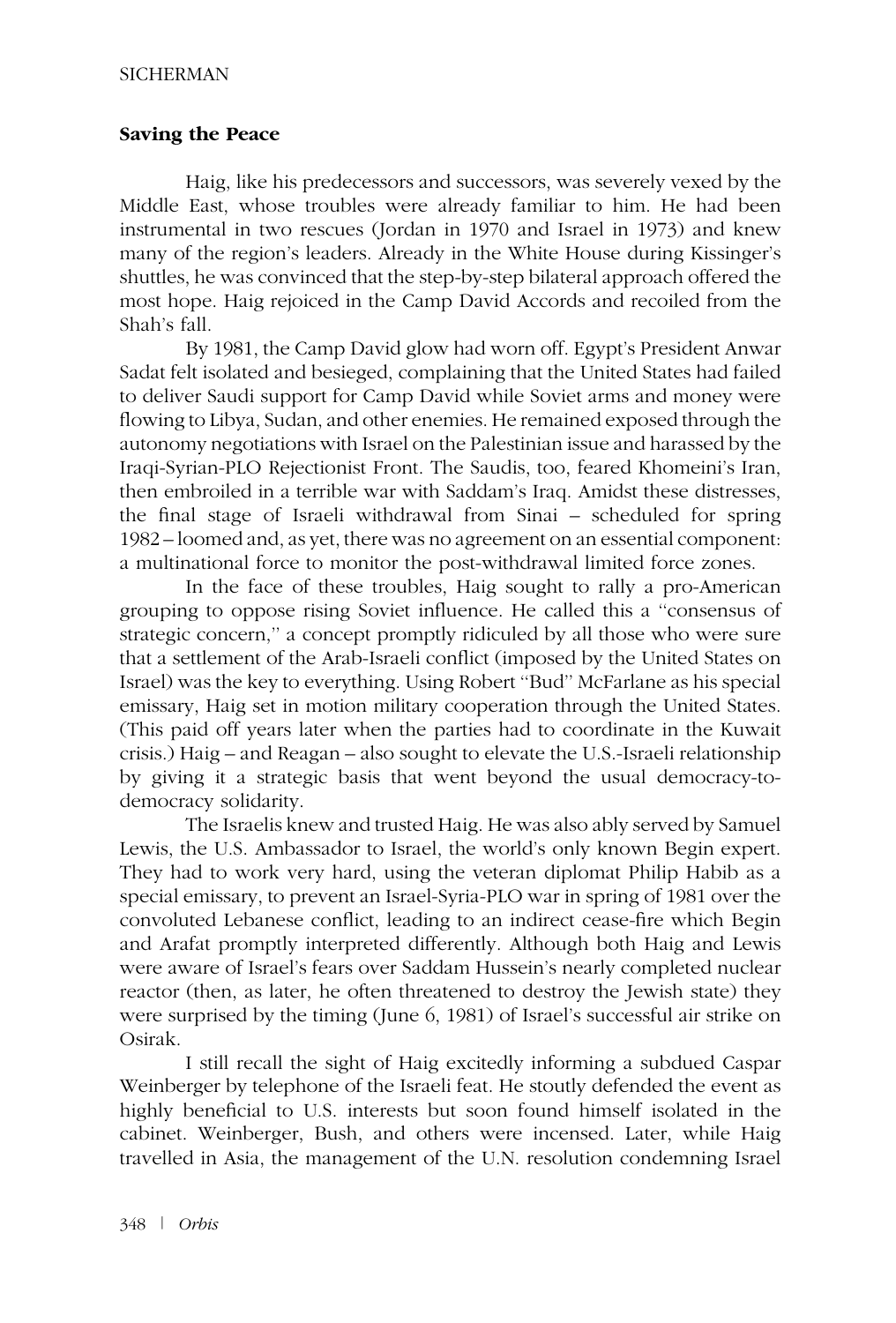badly damaged what had been an excellent relationship with U.S. Ambassador Jean Kirkpatrick. (She simply went incommunicado when she did not like, or did not want, instructions.) This earned Haig a presidential rebuke for leaks attributed to him that were critical of her.

Haig also had to manage the sale of U.S. AWACs aircraft to Saudi Arabia, begun under Carter, and intended to reinforce the political relationship while strengthening Riyadh's capacity to defend itself. He managed to mute Begin's opposition at first but the White House botched the congressional angle and Reagan's near assassination on March 30 put him largely out of touch for months. The sale eventually passed the Senate by four votes on October 28, 1981, the result of a combined State-White House full press.

In the midst of these battles, the Saudis launched their own Middle East peace plan on August 7, designed to displace the Camp David Accords with a return to the comprehensive approach thereby relieving Riyadh of pressure to take sides. The Fahd Plan, named after the Crown Prince (later King), the main power in Riyadh, quickly found favor, especially among the Europeans. They were already reluctant to join the Sinai multinational force, which had been rejected at the U.N. on May 18, 1981, giving them the excuse to argue that the Camp David Accords lacked international legitimacy. But Sadat feared that Fahd's plans would restore Soviet, Syrian, and PLO vetoes over Egypt, completely frustrating his ability to act independently, even though his army was the key to war or peace. The Camp David Accords had been borne of Sadat's and Begin's desire to avoid such a dead end.

Haig regarded the Saudi (and European) diplomacy as a gift to the Soviets and a repudiation of U.S. allies. He understood the Saudi motivation but minced no words in telling the Crown Prince that September in Mirabella, Spain, that the United States would not support the Fahd Plan as a substitute for Camp David. In late August, Haig was also encouraged by a Begin-Sadat meeting of the minds that the autonomy negotiations had to be completed soon so as not to complicate the Sinai withdrawal.

Then came catastrophe. Sadat was assassinated by Muslim fanatics on October 6, 1981, while reviewing a military parade celebrating the 1973 war, the very conflict he had used to switch from Moscow's ally to Washington's and from conflict with Israel to peace. I still recall Haig's demeanor that day, the only time he appeared downcast and drained. He left a vivid account in his memoir *Caveat* of the surreal trip to Egypt with the American ex-presidents; the somewhat chaotic funeral ceremonies; and the subdued atmosphere in Cairo. Sadat had been in trouble his last year, arresting his opposition and increasingly remote from Egypt's problems. Would his successor Hosni Mubarak continue the policy that had just cost Sadat his life?

The Saudis lost little time in renewing their push to gain American support for their plan now that the co-author of Camp David was dead. They could count on important sympathizers in Reagan's Cabinet. On November 1, President Reagan himself spoke favorably of the plan because it hinted at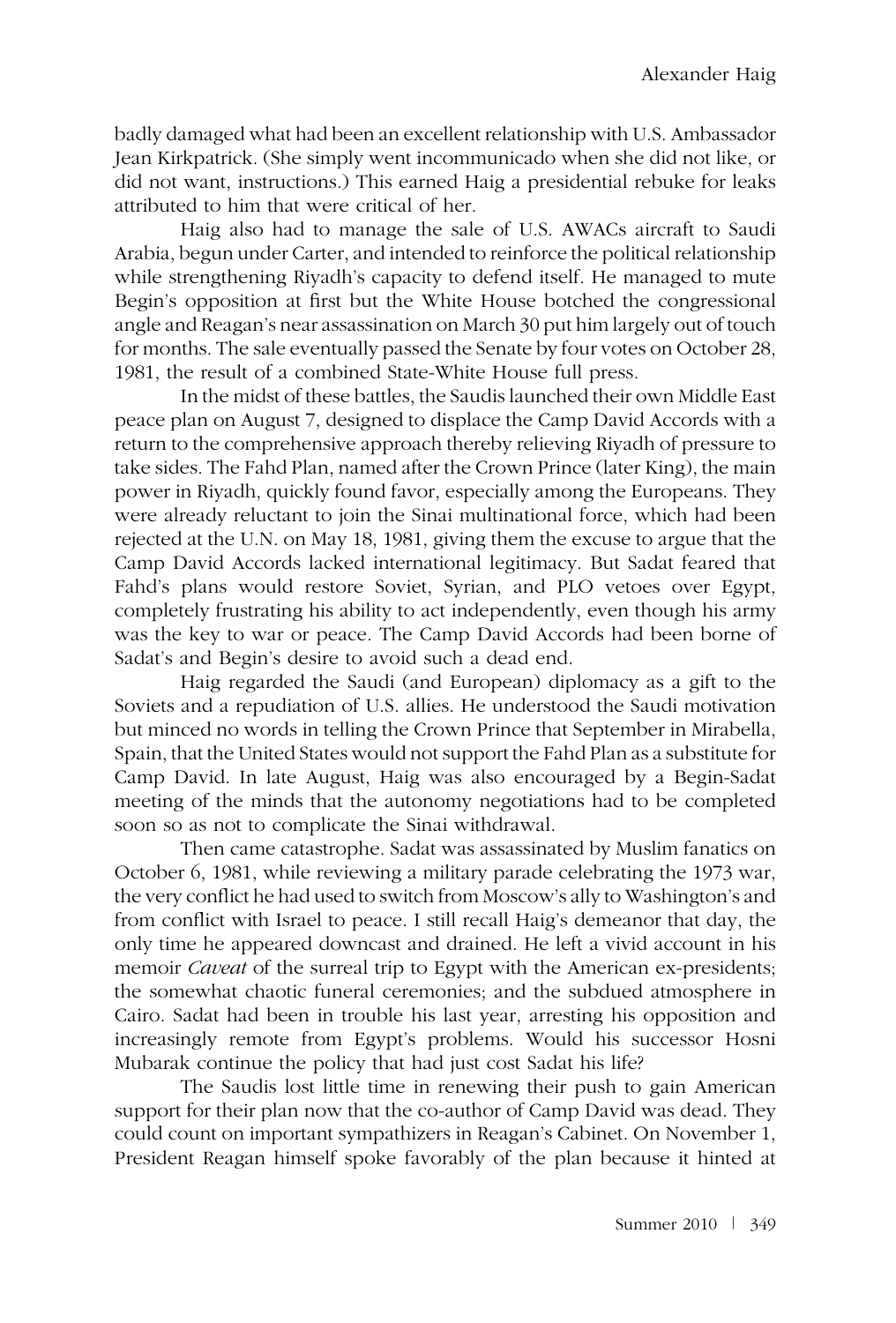eventual recognition of Israel, and the Saudis tried to treat this as an endorsement. The very next day at a press conference, Fahd openly promoted his way as an alternative to Camp David and the surest route to a PLO-run Palestinian State.

Haig quickly concluded that the Egyptian-Israeli peace was in danger. It could be saved if the Fahd Plan were derailed and European participation in the Sinai force secured. During that hectic first week in November, Haig persuaded Reagan to reaffirm Camp David strongly and by November 10, the Saudis had to admit the plan lacked American support. That led to the postponement of the Fez Summit intended to rally the Arabs behind it.

The next step was to secure European participation in the multinational force. The British and French were now in Haig's sights. He did not regard the U.N. Security Council as the sole custodian of international legitimacy, a point London and Paris had to concede. They countered instead by conditioning their participation on other formulae, such as the 1980 Venice Declaration which demanded the PLO's inclusion, all calculated to be unacceptable to Israel. Personalities played their part. It was easy to arouse Begin on the subject of London's perfidy and Lord Peter Carrington, the British Foreign Secretary, frequently drew his blood. One day U.K. participation would be linked to anything but the Camp David Accords. Another day it depended on Israel halting settlements in the West Bank. Begin's rage was understandable. Less understandable was his sudden annexation of the Golan Heights on December 14, 1981, leading to suspension of the U.S.-Israel strategic agreement. It occasioned a famous Begin tirade at the unfortunate Ambassador Lewis. The sequel was Haig's own set-to with General Ariel Sharon.

After weeks of wrestling with Carrington (provoking Haig to call him a ''duplicitous bastard,'' later leaked to the press) and his French counterpart, Claude Cheysson, Haig persuaded Reagan to call Prime Minister Margaret Thatcher and President Francois Mitterrand, both of whom had been preoccupied with domestic issues. They overruled their foreign ministers. Finally on January 13, 1982, after still more ridiculous haggling, the U.K., France, Italy, and The Netherlands agreed to join in a formula acceptable to Israel.

That left the last step, the stalled autonomy negotiations. Haig was amused to find a reversal of positions by both sides. Israel had insisted the peace treaty stand alone, irrespective of what happened to autonomy for the Palestinians (the second of the Camp David Accords); now Israel hinted that an autonomy agreement might be necessary before they withdrew. The Egyptians had begun by linking the treaty and autonomy but were now insisting on withdrawal even if there were no autonomy.

When Haig visited Cairo and Jerusalem in early January 1982, however, both sides quietly informed him that an autonomy deal was too difficult. Still, they did not want this to complicate the withdrawal or the new Multinational Force and Observers' (MFO) deployment. Upon returning to Washington, Haig devised a solution: he would appoint a special negotiator,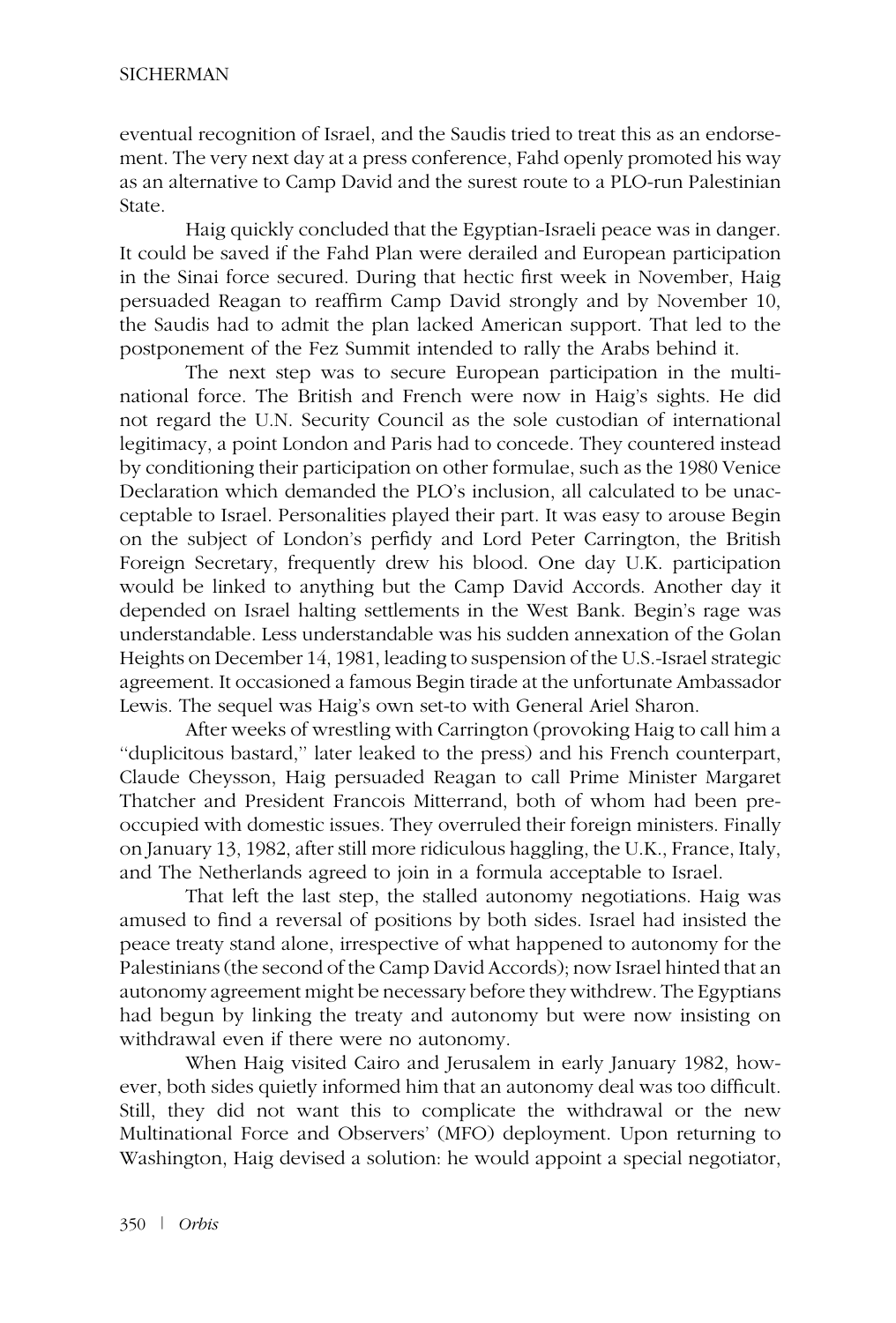Richard Fairbanks (Assistant Secretary for Congressional Relations) to renew the process without any real expectation of agreement anytime soon. This apparent resurrection of the autonomy diplomacy removed it as an encumbrance to the Sinai withdrawal. On April 25, 1982, Israel removed its forces and the MFO deployed to Sinai where it remains to this day. The peace treaty had been preserved. And General Haig had saved this particular strategic asset through the sort of coordinated action, led by the secretary of state and backed by the president, that he had always sought. It also proved the exception to the rule.

#### End Game

Haig's rescue of the peace treaty would be his last success in the Middle East. The Polish crisis (December 1981), strategic arms control issues (March 1982), and then the Falklands War (April-May 1982) soon preoccupied him. Nonetheless, Haig launched an ambitious Middle East plan in a May 26 speech, calling for redoubled autonomy negotiations following Israel's withdrawal from Sinai; an international effort to end the Iraq-Iran war which, in Haig's view, was simply entrenching both regimes – especially the Iranian – in ways harmful to U.S. interests over the long term; and yet another international effort, this time under U.S.-French auspices to resolve the multiple Lebanese conflicts. Philip Habib was dispatched once again to deal with the latter.

Unfortunately, Haig's time had already come short. He himself believed that the failure of his U.K.-Argentina shuttle (April 8-13; 15-19) to prevent war over the Falklands made it easier for Reagan to discharge him. As Haig put it, ''there was blood on my collar.'' Some of that was put there by mixed signals as Ambassador Kirkpatrick and National Security Advisor Judge William Clark, both anxious to preserve Argentinean military training for the Contras, suggested that State and the White House might support Buenos Aires over London. Haig's diplomacy before and during the war was severely impaired by these actions and he suffered an undeserved black mark in Britain which still endures. In fact, he fully supported DOD and U.S. Navy efforts to help the U.K. and regarded preference for the junta over Thatcher as strategic stupidity.

In the spring of 1982, the president's men increasingly undercut him possibly because they already knew the president had had enough. Reagan's European trip in early June proved to be one long nightmare for Haig personally as he attempted to deal with a hostile White House over the Falklands war and especially the erupting Lebanon crisis. Throughout the winter and spring, Israeli complaints about the PLO's military buildup in southern Lebanon had been met by Haig's unvarying words, namely, that Israeli military action must be predicated on an ''internationally recognized provocation'' and ''proportional response.'' This was a red light flashing against the most ambitious Israeli war plans—Sharon's sweep to Beirut,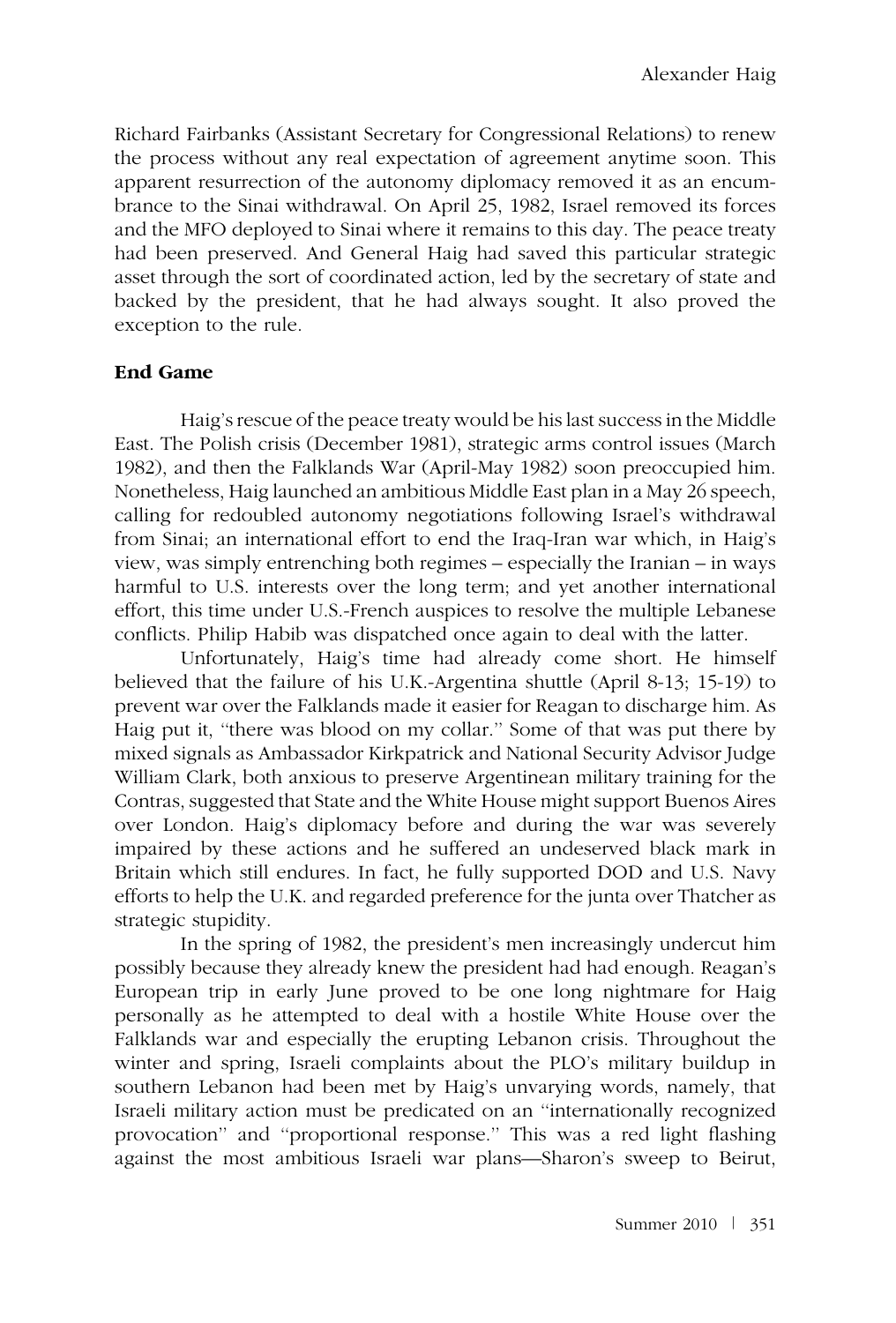defeating the Syrians en passant while bringing to power the Lebanese Christian-backed Bashir Gemayel. But Haig did not feel he, or anyone else, could deny Israel a right to reasonable self-defense. Indeed, when Israel did attack Lebanon on June 5, following the attempted assassination of Israel's ambassador in London, Begin hastened to assure the United States that Israeli forces would not advance beyond forty kilometers. The objective: to force the PLO beyond artillery range of northern Israel.

This was reasonable and it was the operation approved by the Israeli Cabinet. Had it stayed that way, Washington could not have objected much. In the event, however, Defense Minister Sharon so contrived the military tactics as to involve the Syrians. Spectacular defeats of Syria's air defense and air force followed. On June 10, the Israeli Army surrounded Beirut. Arafat was trapped. But so was Israel when Bashir Gemayel double-crossed Sharon and refused to use his own forces against the PLO.

Two dramas then played out, the one in Washington, bringing an end to Haig's public career and the other in Beirut, which eventually ended Arafat's presence there. Haig would have a hand for the second time (the Jordan crisis of 1970 being the first) in depriving the PLO leader of his mini-state sanctuaries.

To an outraged cabinet and a bewildered president, Haig argued that the best outcome would be an agreement that removed all foreign forces from Lebanon – the PLO, the Israelis, and the Syrians – not reprisal measures only against Begin. For this you needed a Lebanese government and Habib strove mightily to assemble one. Time was of the essence; Arafat's withdrawal first was the key; and the new Lebanese government the instrument. It had to be done without a massive Israeli bombardment.

Haig believed that Habib was close to success during the second week of June. But on the 13<sup>th</sup>, Saudi King Khalid died; Fahd became King. A highlevel U.S. delegation including the vice president and secretary of defense arrived in Riyadh to console. Among their consolations apparently was a clear signal that U.S. policy would soon change. Apprised of this by the Saudis, Arafat promptly backed away from the deal. Soon the Israeli guns sounded again and Habib's Lebanese counterparts lost their nerve.

Upon returning from Europe, Haig commissioned me to assemble a series of short case studies on recent events, including the Falklands and Lebanon. The results were appalling. Time and again, the secretary of state had been undercut, and in some cases, the national interest injured by contradictory signals from high officials. On June 11, Haig had already offered Reagan his resignation because of these infractions, suggesting a good time might be in the fall, once the Lebanese situation had been patched. A fortnight elapsed. Then on June 24, at Reagan's request, Haig saw the president and handed him ''a bill of particulars'' embodying my research. Reagan pronounced the document ''very disturbing'' but also expressed his difficulty in giving Haig what he wanted.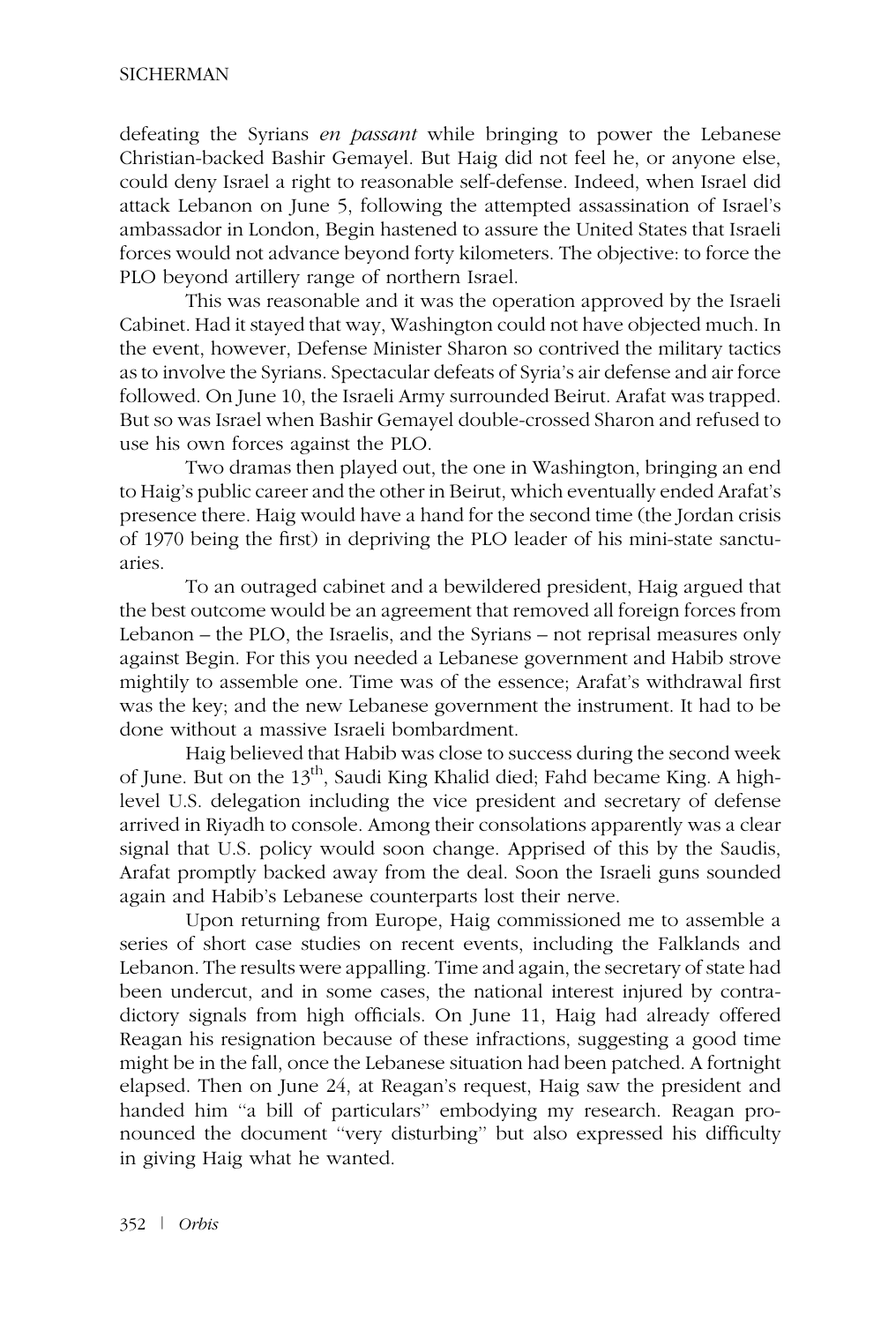Anyone who read the case studies could not have but concluded that Reagan's refusal to reprimand Clark, Weinberger, or Kirkpatrick meant the breaking point for Haig. Reagan later confided to his diary that the trouble with Haig was at heart a question of who would run foreign policy, although, as he put it, ''Al never gave me a bum steer.'' Doubtless Reagan had hoped the transition from Haig to a new secretary would be smoother, done at a calmer moment, not in a crisis. But Haig had forced the matter.

The story of the next day, June  $25<sup>th</sup>$ , is well-known but still bizarre. After a cabinet meeting, Reagan asked Haig to one side, then read a letter accepting Haig's non-existent letter of resignation. The president made up for this botch by agreeing not to publicize it until he had an actual letter. A few hours later, however, he did it anyway.

At lunch that Friday, Sam Lewis asked me whether the Lebanese crisis might jeopardize Haig's job. I thought it might but not yet. I was wrong. Upon returning to my office at about 2 p.m., Haig's secretary, Muriel Hartley, summoned me to an urgent meeting. Excited and anxious, Haig was being advised to present a simple resignation letter full of the usual cliches. He was inclined to list particulars and reasons. Two versions were drawn up. But then Haig's sense of public duty won out; he would not spill any secrets that might harm the national interest. He excised the particulars. The letter hinted at deeper reasons but did not specify them.

#### ''Well Done, Well Done''

June 24<sup>th</sup>'s oddity gave birth to something odder still. Reagan determined that Haig should manage the Lebanese crisis until Shultz was ready to take over. So for the next ten days, ensconced in the Greenbrier Hotel, in West Virginia, the now former secretary of state ran the policy unhampered by the White House or anyone else. He thought he came close to a solution again. A U.S.-French multinational force, substituting for the Lebanese government, would be put in Beirut once, and only once, all foreign forces had agreed to leave, beginning with the PLO. He had reason to believe such an agreement was within reach.

On this possibility, Haig's tenure ended. He was relieved on July 5. To his surprise, the very next day, the White House announced agreement ''in principle'' to offer U.S. troops as part of a multinational force for ''temporary peacekeeping.'' This was not Haig's plan. It gave Moscow the excuse to resupply Syria's devastated forces on the grounds that American Marines in Beirut and the Israeli army in Lebanon were a threat to Assad. Syria would not leave Lebanon for twenty-five years. The Israelis would remain for eighteen. The U.S.-led multinational force, however, would leave ignominiously two years later, after 241 Marines were killed in a still unavenged suicide bombing sponsored by Iran and Syria.

Other aspects of Haig's time at State deserve consideration, not least his work with Pakistan's President Zia to facilitate both the war against the Soviets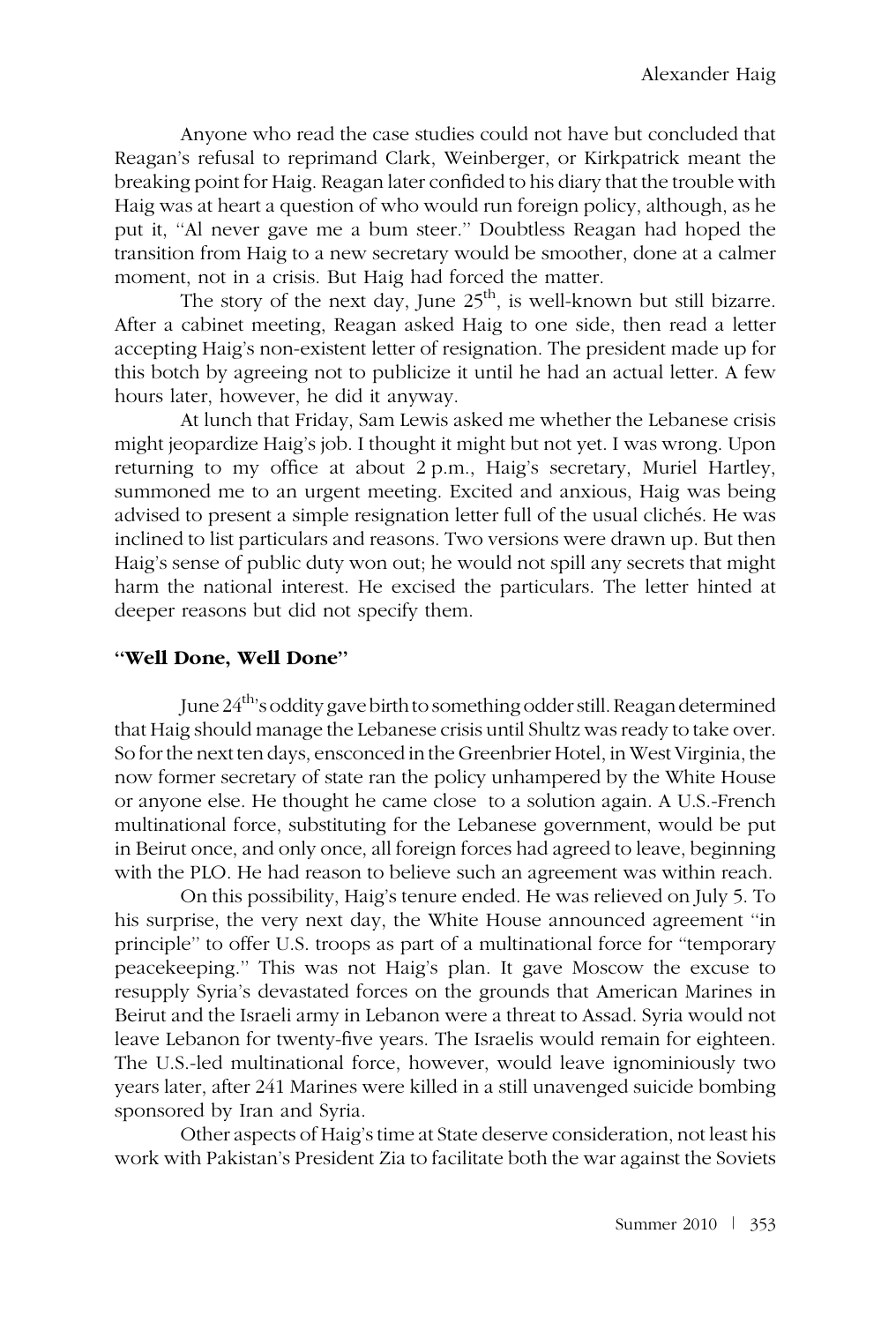in Afghanistan and easing of tensions with India. But for the long term, Haig's achievements in preserving the China connection and the Egyptian-Israeli treaty have stood both the test of time and strategic interest. Both outlasted the Cold War and are still fundamentals of American statecraft today. Had he not been Secretary of State in 1981-82, the outcome might have been disastrously different.

# Life after State

After leaving public service, Haig established a successful international advisory firm, wrote two books, published numerous articles and became a popular public speaker. He devoted himself to West Point and became an active trustee at the Foreign Policy Research Institute.<sup>1</sup> Haig also joined the Washington Institute for Near East Policy's Board of Advisors. In 1988, he indulged in what he himself called ''a bout of insanity,'' running unsuccessfully in the Republican presidential primaries. He lived long enough to see the Cold War concluded in America's favor but fought fiercely the idea that the United States had ''won'' it. In Haig's view, the Soviets lost it.

American triumphalism, to Haig's dismay, then gave birth to a pair of very dangerous errors: one, the belief that ''globalization'' or some variation of American capitalism would sweep the world and retire ''power politics,'' the vice of the liberals; two, the idea that the sole superpower could somehow remake the world in America's image, the vice of the neo-conservatives he regarded as Woodrow Wilson's lineal descendants. Among other issues, he wanted early intervention in the Balkans, opposed putting NATO into out-of-area crises (preferring ad hoc alliances of the willing), and predicted Russia's comeback in 1999. (Putin he thought to be a typical late Soviet era KGB type.)

Haig supported U.S. action to evict Iraqi forces from Kuwait in 1991 but criticized the first President Bush's failure to achieve strategic closure by eliminating Saddam Hussein. He was even more exercised at the unwillingness of the second President Bush to put sufficient troops into the Iraq war in 2003. All his life, he used to say, he had to combat ''sophistries'' that would somehow do away with sufficient ''boots on the ground.'' These shortcuts were the surest routes to disaster. Other sophistries included the ''blame America first'' school, which attributed most international problems to American failings. He also reviled policies harder on our friends than on our enemies. He refused to sign, and strongly opposed, the proposal by many former officials to abolish nuclear weapons. Haig believed that in practice this would lead to a weakened American deterrence rather than successful prevention of proliferation.

On October 27, 2008, he journeyed to West Point for the last time, dedicating there the magnificent Haig Room. At the rostrum it was Haig of old,

<sup>&</sup>lt;sup>1</sup> Read Alexander M. Haig, Jr.'s FPRI addresses at [www.fpri.orgbyauthor.html.g](http://www.fpri.org/news/2010/20100221.haig.html).